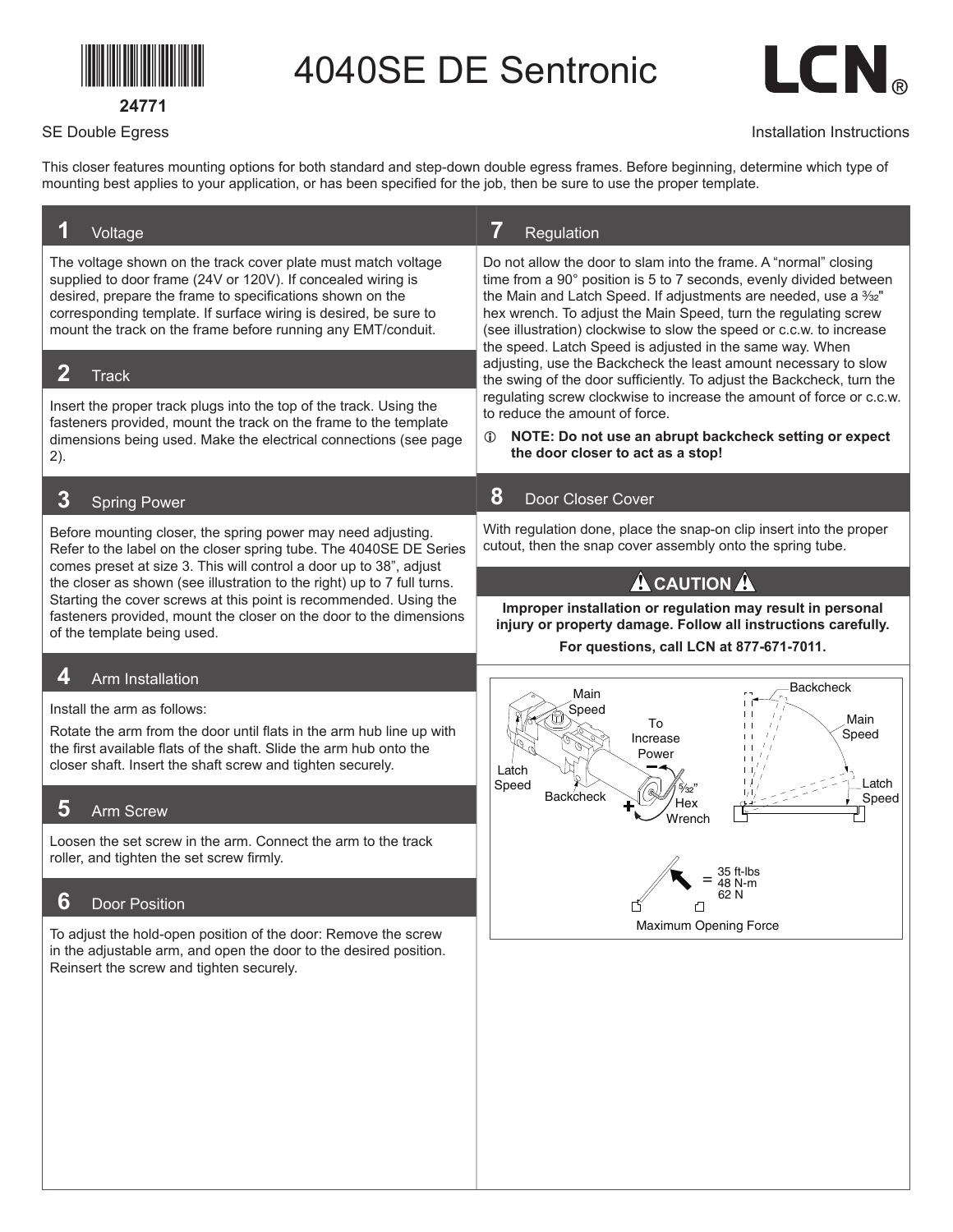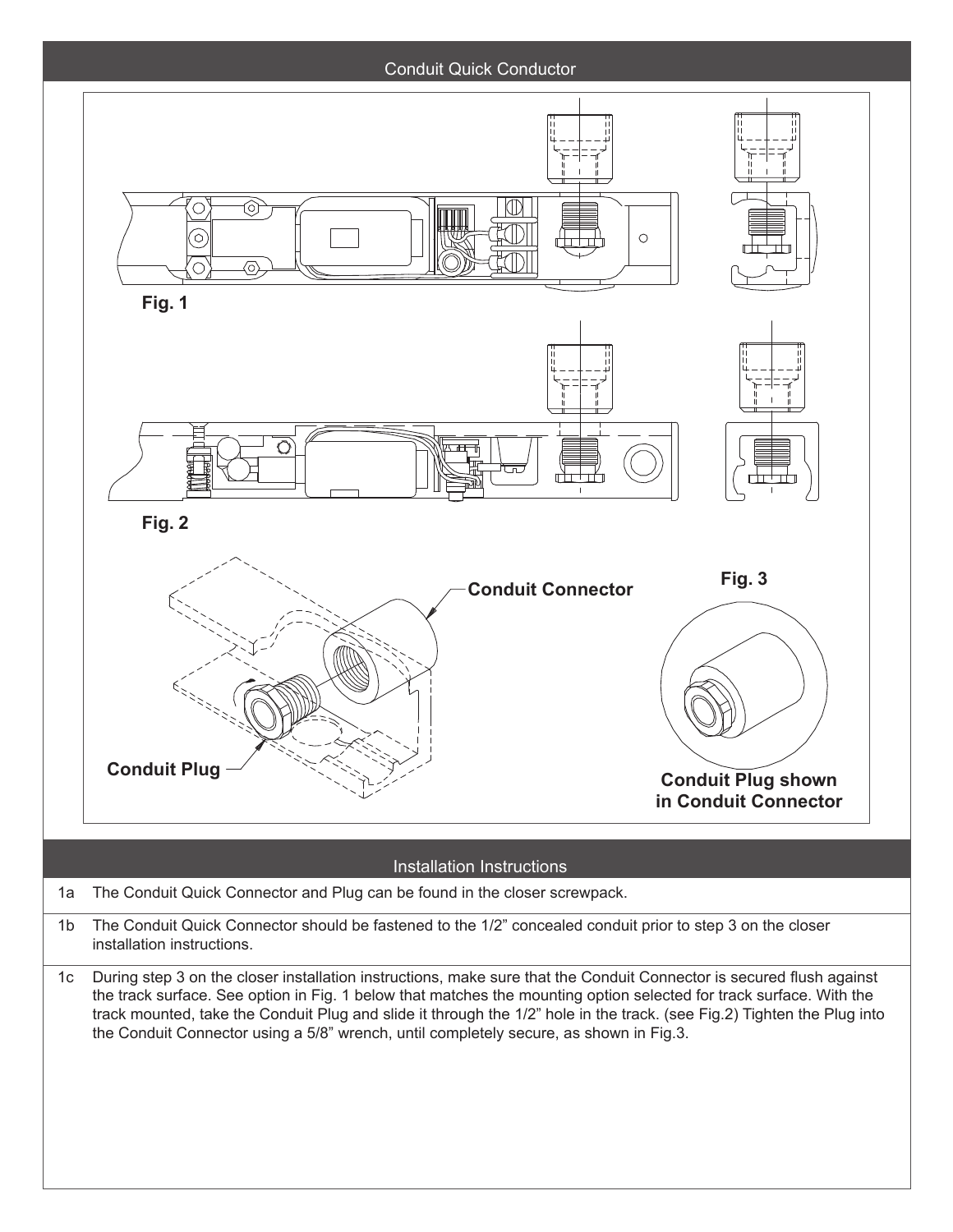

3. The system should be checked at frequent intervals. It is suggested that Step 2 be repeated every 90 days.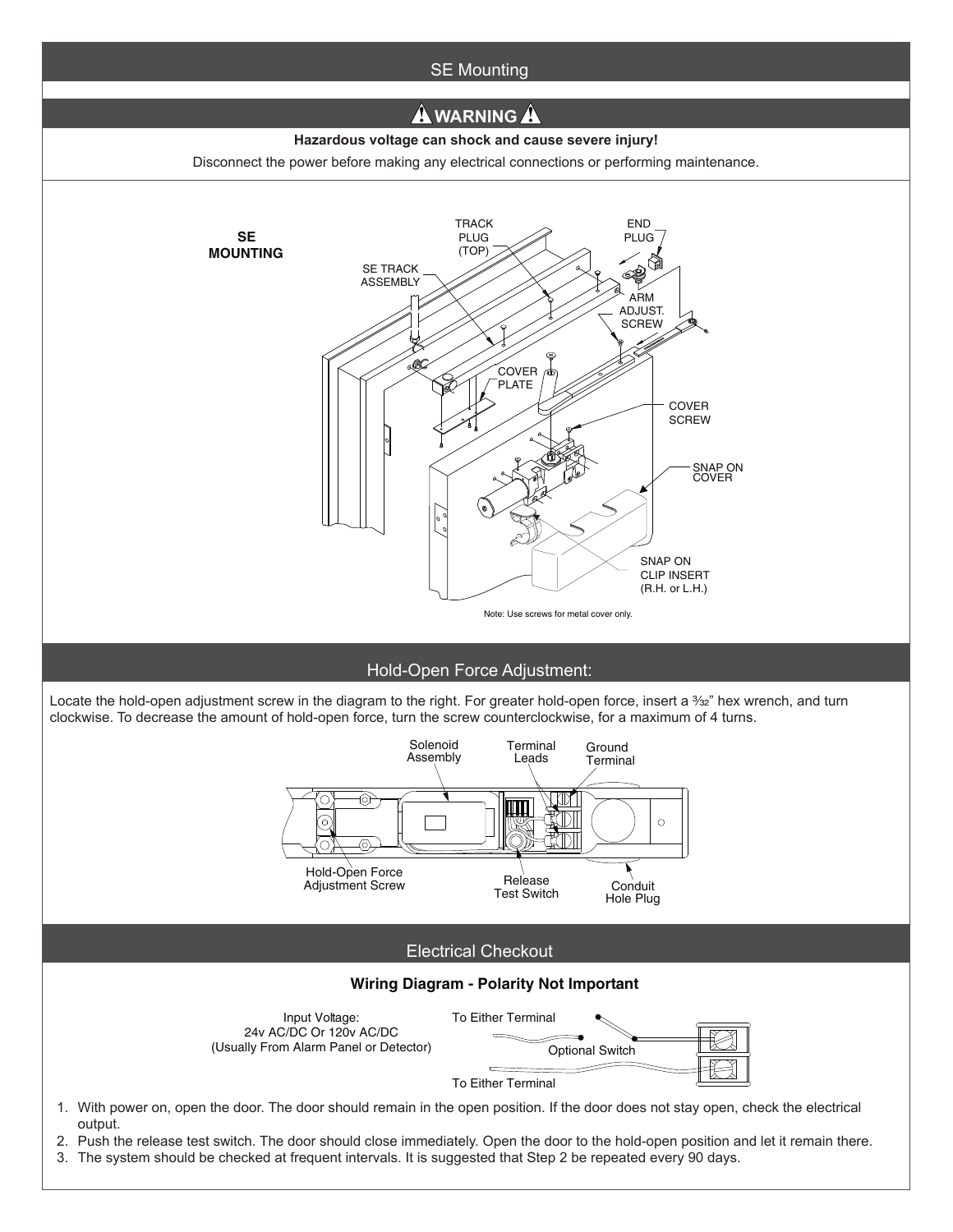## 4040SE-DE



- T. The voltage supplied must match the voltage shown on the Sentronic label.<br>2. If the door is hung on pivots or swing clear hinges, consult the factory. 1. The voltage supplied must match the voltage shown on the Sentronic label.
- 
- 3. Floor or wall stops must be used.
- 4. For  $7\frac{1}{4}$ " or less double egress frames, the reveal should not exceed  $2\frac{1}{16}$ ".
- 5. The 1/8" door-to-Soffit clearance is required.
- 6. Reinforcing per ANSI/SDI-100 is recommended for hollow metal doors and frames.
- 7. The maximum butt hinge size is 5" x 5".

| Inch                     | $\overline{\phantom{a}}$ | $1/\circ$<br>$^{\circ}$ | $\blacksquare$<br>15/4 |          |          | 1/4          | 11/2 | 13/4 | <u>_</u> | $\bigcap_{i=1}^n$ | $2^{11}/_{16}$       | $2^{7}/8$<br>-           |    |     |           | $6\frac{1}{2}$ | 63/4 | $-1$<br>$\frac{1}{4}$ | 73/2 | 77/8 | 213/4 | 261/4<br>⊆U // |
|--------------------------|--------------------------|-------------------------|------------------------|----------|----------|--------------|------|------|----------|-------------------|----------------------|--------------------------|----|-----|-----------|----------------|------|-----------------------|------|------|-------|----------------|
| $\mathbb{N}$<br>IVI.IVI. | ∼                        | nn<br><u>__</u>         | <u>_</u>               | OF<br>∠∪ | 20<br>Lυ | $\cap$<br>ےں | 38   | 44   | $-$<br>  | $-$<br>$\sim$     | 6 <sub>R</sub><br>UC | $\overline{\phantom{a}}$ | 76 | 102 | 407<br>12 | 165<br>ັບປ     | .    | 184                   | 187  | 200  | 552   | 667            |